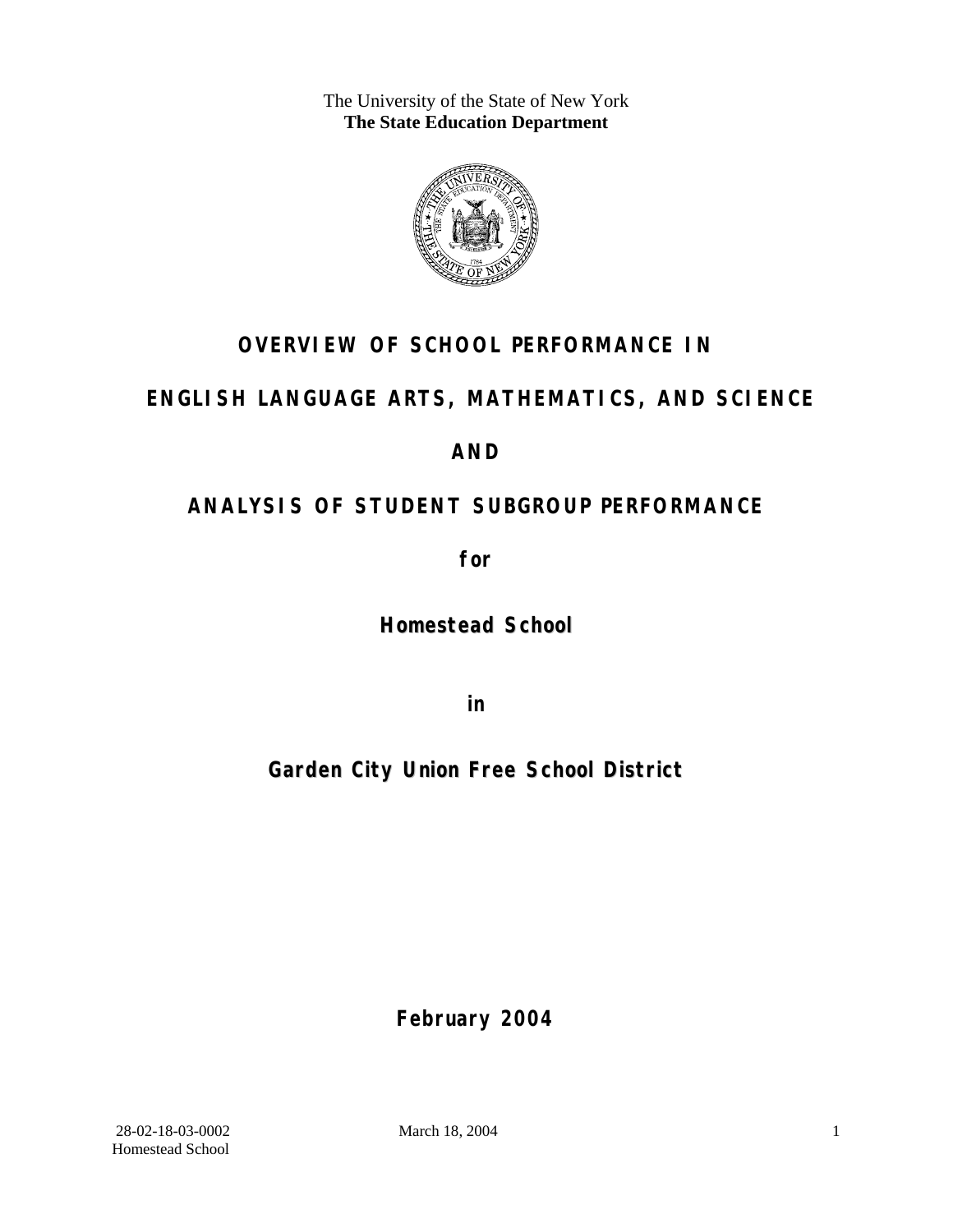#### **THE UNIVERSITY OF THE STATE OF NEW YORK**

#### **Regents of The University**

| Tonawanda             |
|-----------------------|
| <b>Hollis</b>         |
| Staten Island         |
| New Rochelle          |
| Peru                  |
| Huntington            |
| <b>North Syracuse</b> |
| New York              |
| <b>Belle Harbor</b>   |
| <b>Buffalo</b>        |
| Hartsdale             |
| Albany                |
| <b>Bronx</b>          |
| New York              |
| <b>Binghamton</b>     |
| Rochester             |

#### **President of The University and Commissioner of Education**

RICHARD P. MILLS

**Deputy Commissioner for Elementary, Middle, Secondary and Continuing Education**  JAMES A. KADAMUS

#### **Coordinator, School Operations and Management Services**

CHARLES SZUBERLA

#### **Coordinator, Information and Reporting Services**

MARTHA P. MUSSER

The State Education Department does not discriminate on the basis of age, color, religion, creed, disability, marital status, veteran status, national origin, race, gender, genetic predisposition or carrier status, or sexual orientation in its educational programs, services and activities. Portions of this publication can be made available in a variety of formats, including braille, large print or audio tape, upon request. Inquiries concerning this policy of nondiscrimination should be directed to the Department's Office for Diversity, Ethics, and Access, Room 530, Education Building, Albany, NY 12234. **Requests for additional copies of this publication may be made by contacting the Publications Sales Desk, Room 309, Education Building, Albany, NY 12234.** 

Please address all correspondence about this report that is not related to data corrections to:

*School Report Card Coordinator Information and Reporting Services Team New York State Education Department Room 863 EBA 89 Washington Avenue Albany, NY 12234*  E-mail: *RPTCARD@mail.nysed.gov*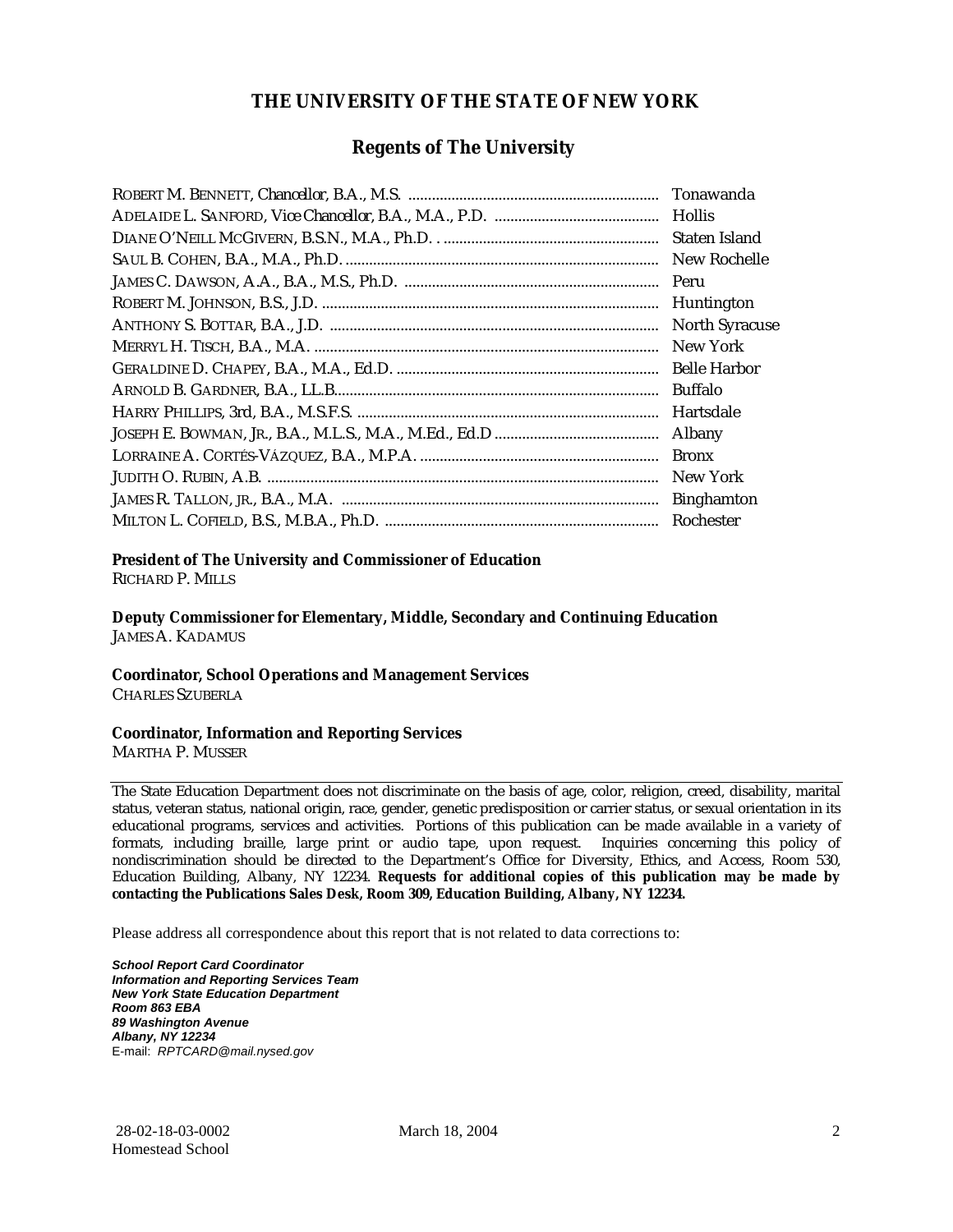The *New York State School Report Card* is an important part of the Board of Regents effort to raise learning standards for all students. It provides information to the public on student performance and other measures of school and district performance. Knowledge gained from the school report card on a school's strengths and weaknesses can be used to improve instruction and services to students.

The *New York State School Report Card* consists of three parts: the *Overview of School Performance in English Language Arts, Mathematics, and Science and Analysis of Student Subgroup Performance,* the *Comprehensive Information Report,* and the *School Accountability Report*. The *Overview and Analysis* presents performance data on measures required by the federal No Child Left Behind Act: English, mathematics, science, and graduation rate. Performance data on other State assessments can be found in the *Comprehensive Information Report*. The *School Accountability Report* provides information as to whether a school is making adequate progress toward enabling all students to achieve proficiency in English and mathematics.

State assessments are designed to help ensure that all students reach high learning standards. They show whether students are getting the foundation knowledge they need to succeed at the elementary, middle, and commencement levels and beyond. The State requires that students who are not making appropriate progress toward the standards receive academic intervention services.

In the *Overview*, performance on the elementary- and middle-level assessments in English language arts and mathematics and on the middle-level science test is reported in terms of mean scores and the percentage of students scoring at each of the four levels. These levels indicate performance on the standards from seriously deficient to advanced proficiency. Performance on the elementary-level science test is reported in terms of mean scores and the percentage of students making appropriate progress. Regents examination scores are reported in four score ranges. Scores of 65 to 100 are passing; scores of 55 to 64 earn credit toward a local diploma (with the approval of the local board of education). Though each elementary- and middle-level assessment is administered to students in a specific grade, secondary-level assessments are taken by students when they complete the coursework for the core curriculum. Therefore, the performance of students at the secondary level is measured for a student cohort rather than a group of students at a particular grade level. Students are grouped in cohorts according to the year in which they first entered grade 9.

The assessment data in the *Overview and Analysis* are for all tested students in the school, including general-education students and students with disabilities. In the *Overview*, each school's performance is compared with that of schools similar in grade level, district resources, and student needs as indicated by income and limited English proficiency (LEP) status. Each district's performance is compared with that of all public schools statewide. In the *Analysis*, performance is disaggregated by race/ethnicity, disability status, gender, LEP status, income level, and migrant status.

Explanations of terms referred to or symbols used in this part of the school report card may be found in the glossary on the last page. Further information on the school report card may be found in the guide, *Understanding Your School Report Card: February 2004*, available on the Information and Reporting Services Web site at www.emsc.nysed.gov/irts.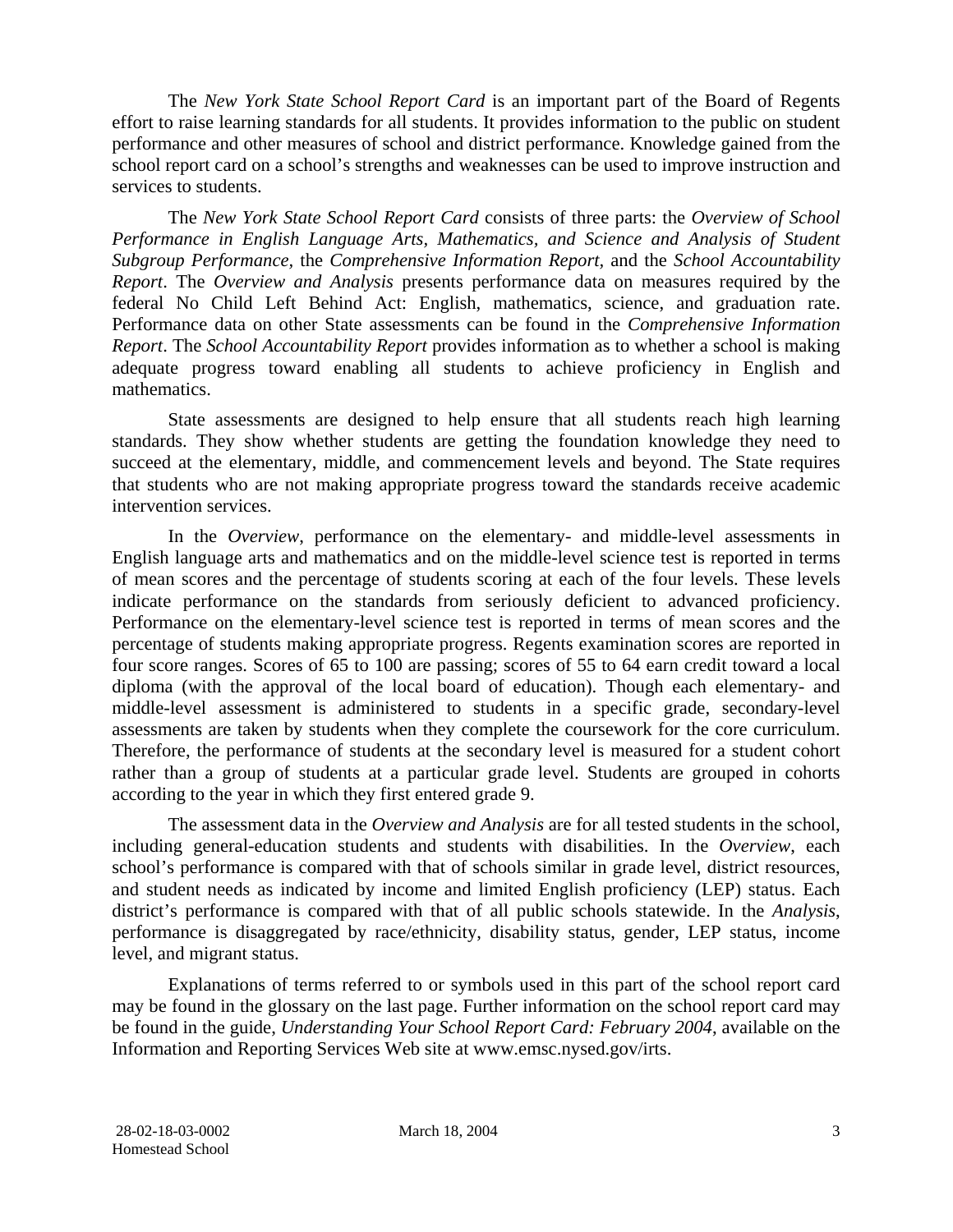# **Overview of School Performance in English Language Arts, Mathematics, and Science**

### **School Profile**

| Principal:<br>Marylou Mcdermott |             | (516)294-3095<br>Phone:   |
|---------------------------------|-------------|---------------------------|
| <b>Ⅰ Organization</b>           | Grade Range | <b>Student Enrollment</b> |
| $2002 - 03$                     | $K-1$       | 268                       |

| 2001–02 School District-wide Total Expenditure per Pupil | \$16,969 |
|----------------------------------------------------------|----------|
|----------------------------------------------------------|----------|

### **2002–03 Percentage of Core Classes Taught by Highly Qualified Teachers\***

| <b>Number of Core</b><br><b>Classes</b> | <b>Percent Taught</b><br>by Highly<br>Qualified<br><b>Teachers</b> |
|-----------------------------------------|--------------------------------------------------------------------|
| 13                                      | 100%                                                               |

\*For the 2002-03 school year, SED is reporting that teachers of core classes are highly qualified if they are certified to teach those classes. However, No Child Left Behind (NCLB) imposes requirements beyond certification for some teachers to be considered highly qualified. In future years, when New York State uses the NCLB criteria for reporting, certified teachers must fulfill all NCLB requirements to be counted as highly qualified.

#### **2002–03 Percentage of Teachers with No Valid Teaching Certificate\***

| Number of<br><b>Teachers</b> | <b>Percent with No</b><br><b>Valid Teaching</b><br><b>Certificate</b> |
|------------------------------|-----------------------------------------------------------------------|
| 16                           | ሰ%                                                                    |

\*This count includes teachers with temporary licenses who do not have a valid permanent, provisional, or transitional teaching certificate.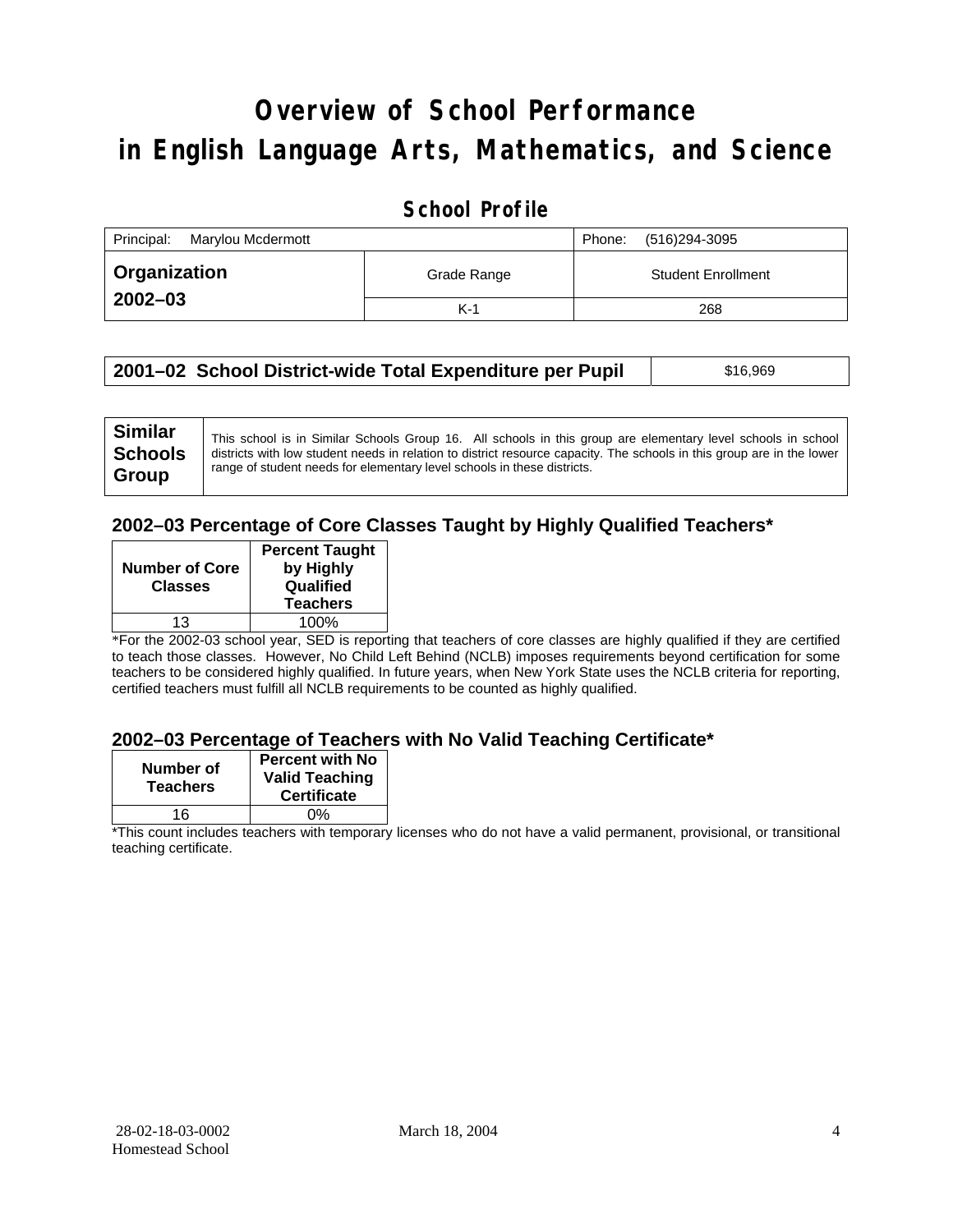# **Analysis of Student Subgroup Performance**

Historically, on State assessments the average performance of Black, Hispanic, and Native American students has been lower than that of White and Asian students. Similarly, students from lowincome families have not performed as well as those from higher income families. A high priority of the Board of Regents is to eliminate these gaps in student performance. In addition, Title I of the federal Elementary and Secondary Education Act includes explicit requirements "to ensure that students served by Title I are given the same opportunity to achieve to high standards and are held to the same high expectations as all students in each State."

This section of the school report card provides performance data for two years by racial/ethnic group, disability status, gender, English proficiency status, income level, and migrant status. The purpose of the student subgroup analyses is to determine if students who perform below the standards in any school tend to fall into particular groups, such as minority students, limited English proficient students, or economically disadvantaged students. If these analyses provide evidence that students in one of the groups achieve at a lower level than other students, the school and community should examine the reasons for this lower performance and make necessary changes in curriculum, instruction, and student support services to remedy these performance gaps. If your school did not report data for the 2002-03 school year for a subject and grade, a table showing data for subgroups in that subject and grade will not be included in the *Analysis*.